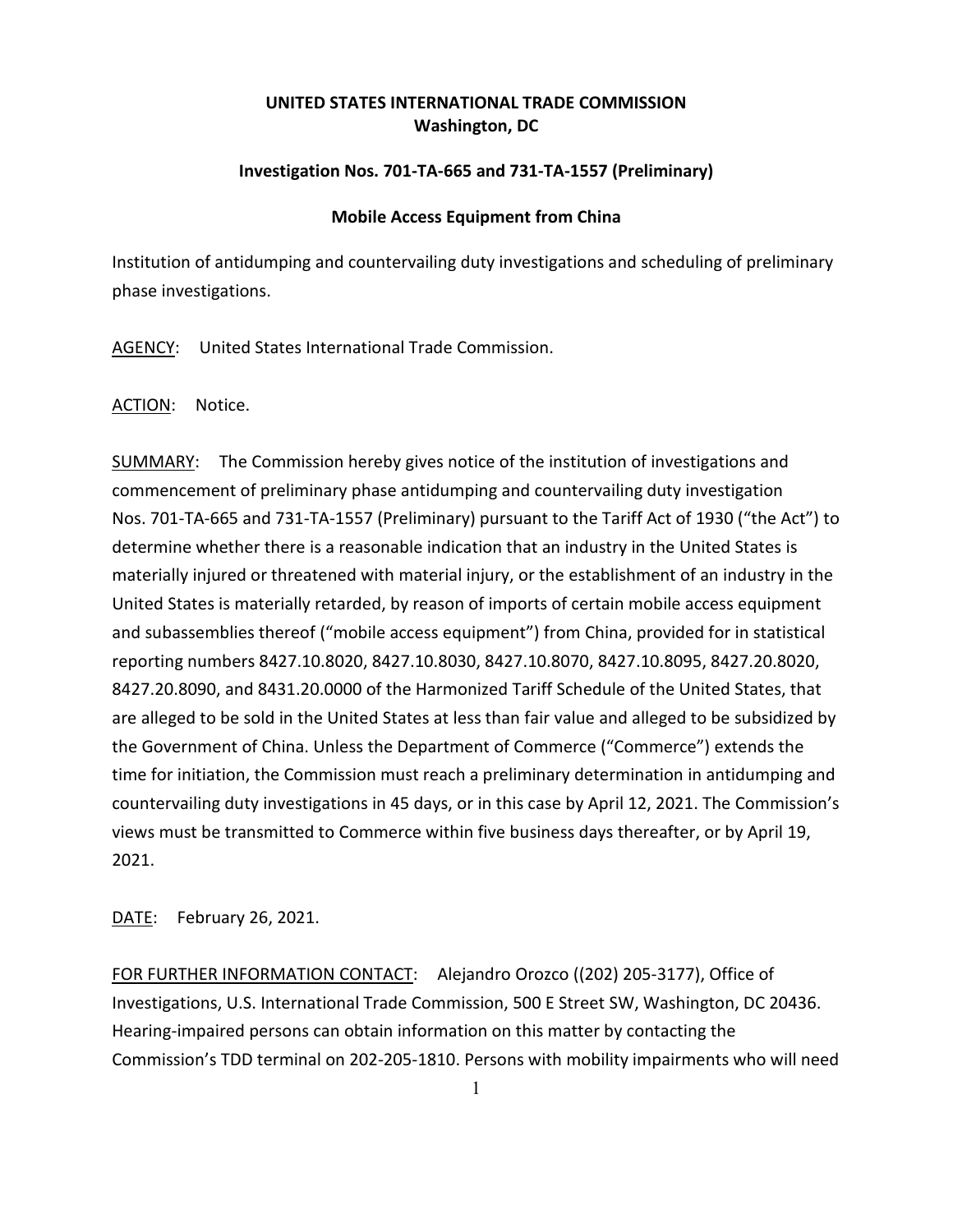special assistance in gaining access to the Commission should contact the Office of the Secretary at 202-205-2000. General information concerning the Commission may also be obtained by accessing its internet server (*[https://www.usitc.gov](https://www.usitc.gov/)*). The public record for these investigations may be viewed on the Commission's electronic docket (EDIS) at *[https://edis.usitc.gov](https://edis.usitc.gov/)*.

## SUPPLEMENTARY INFORMATION:

Background.--These investigations are being instituted, pursuant to sections 703(a) and 733(a) of the Tariff Act of 1930 (19 U.S.C. 1671b(a) and 1673b(a)), in response to a petition filed on February 26, 2021, by the Coalition of American Manufacturers of Mobile Access Equipment. The Coalition is comprised of JLG Industries, Inc., Hagerstown, Maryland, and Terex Corporation, Redmond, Washington.

For further information concerning the conduct of these investigations and rules of general application, consult the Commission's Rules of Practice and Procedure, part 201, subparts A and B (19 CFR part 201), and part 207, subparts A and B (19 CFR part 207).

Participation in the investigations and public service list.--Persons (other than petitioners) wishing to participate in the investigations as parties must file an entry of appearance with the Secretary to the Commission, as provided in §§ 201.11 and 207.10 of the Commission's rules, not later than seven days after publication of this notice in the *Federal Register*. Industrial users and (if the merchandise under investigation is sold at the retail level) representative consumer organizations have the right to appear as parties in Commission antidumping duty and countervailing duty investigations. The Secretary will prepare a public service list containing the names and addresses of all persons, or their representatives, who are parties to these investigations upon the expiration of the period for filing entries of appearance.

Limited disclosure of business proprietary information (BPI) under an administrative protective order (APO) and BPI service list.--Pursuant to § 207.7(a) of the Commission's rules, the Secretary will make BPI gathered in these investigations available to authorized applicants representing interested parties (as defined in 19 U.S.C. 1677(9)) who are parties to the investigations under the APO issued in the investigations, provided that the application is made not later than seven days after the publication of this notice in the *Federal Register*. A separate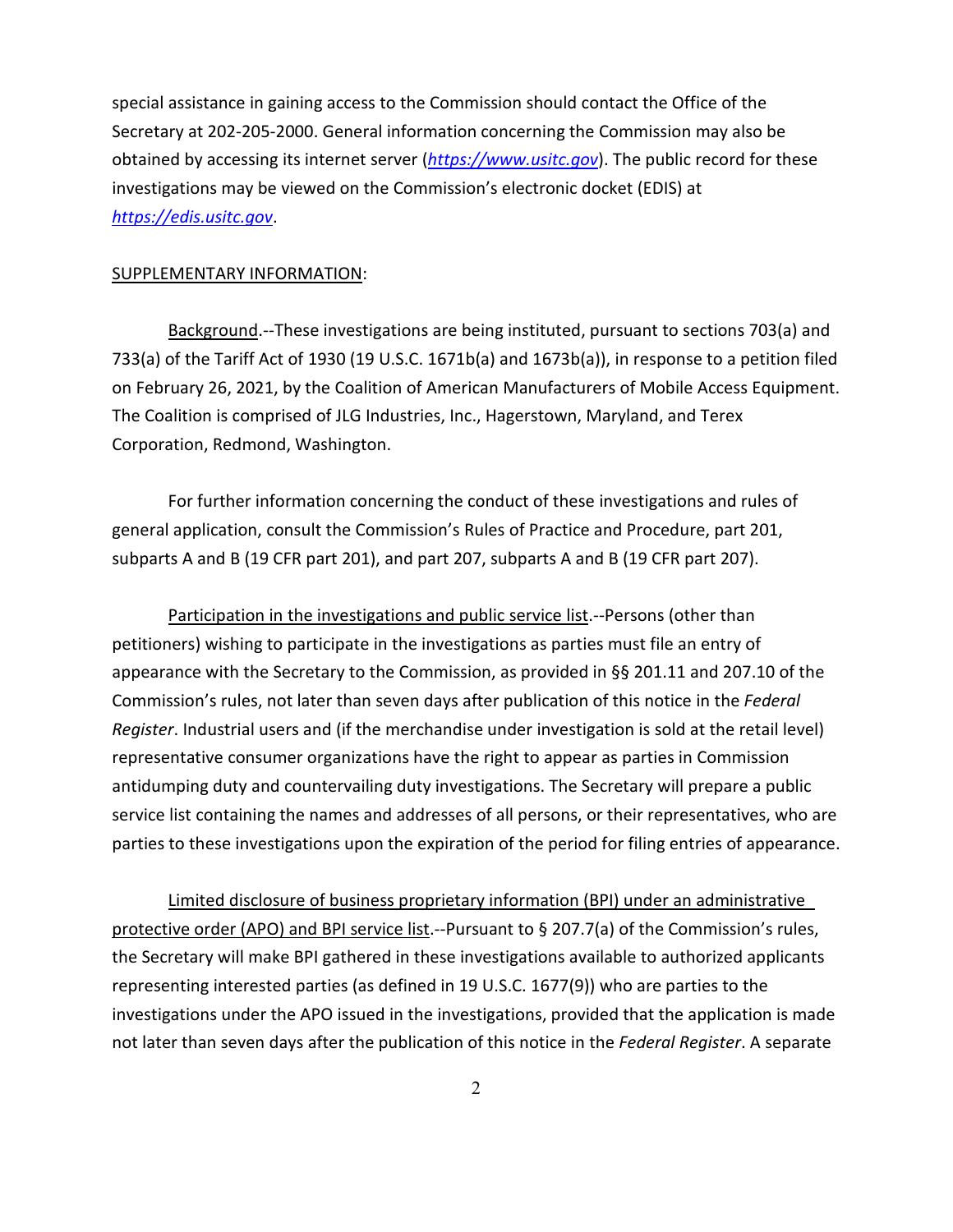service list will be maintained by the Secretary for those parties authorized to receive BPI under the APO.

Conference.-- In light of the restrictions on access to the Commission building due to the COVID–19 pandemic, the Commission is conducting the staff conference through video conferencing on Friday, March 19, 2021. Requests to appear at the conference should be emailed to preliminaryconferences@usitc.gov (DO NOT FILE ON EDIS) on or before March 17, 2021. Please provide an email address for each conference participant in the email. Information on conference procedures will be provided separately and guidance on joining the video conference will be available on the Commission's Daily Calendar. A nonparty who has testimony that may aid the Commission's deliberations may request permission to participate by submitting a short statement.

Please note the Secretary's Office will accept only electronic filings during this time. Filings must be made through the Commission's Electronic Document Information System (EDIS, [https://edis.usitc.gov\)](https://edis.usitc.gov/). No in-person paper-based filings or paper copies of any electronic filings will be accepted until further notice.

Written submissions.--As provided in §§ 201.8 and 207.15 of the Commission's rules, any person may submit to the Commission on or before March 24, 2021, a written brief containing information and arguments pertinent to the subject matter of the investigations. Parties shall file written testimony and supplementary material in connection with their presentation at the conference no later than noon on March 18, 2021. All written submissions must conform with the provisions of  $\S$  201.8 of the Commission's rules; any submissions that contain BPI must also conform with the requirements of §§ 201.6, 207.3, and 207.7 of the Commission's rules. The Commission's *Handbook on Filing Procedures*, available on the Commission's website at

[https://www.usitc.gov/documents/handbook\\_on\\_filing\\_procedures.pdf,](https://www.usitc.gov/documents/handbook_on_filing_procedures.pdf) elaborates upon the Commission's procedures with respect to filings.

In accordance with §§ 201.16(c) and 207.3 of the rules, each document filed by a party to the investigations must be served on all other parties to the investigations (as identified by either the public or BPI service list), and a certificate of service must be timely filed. The Secretary will not accept a document for filing without a certificate of service.